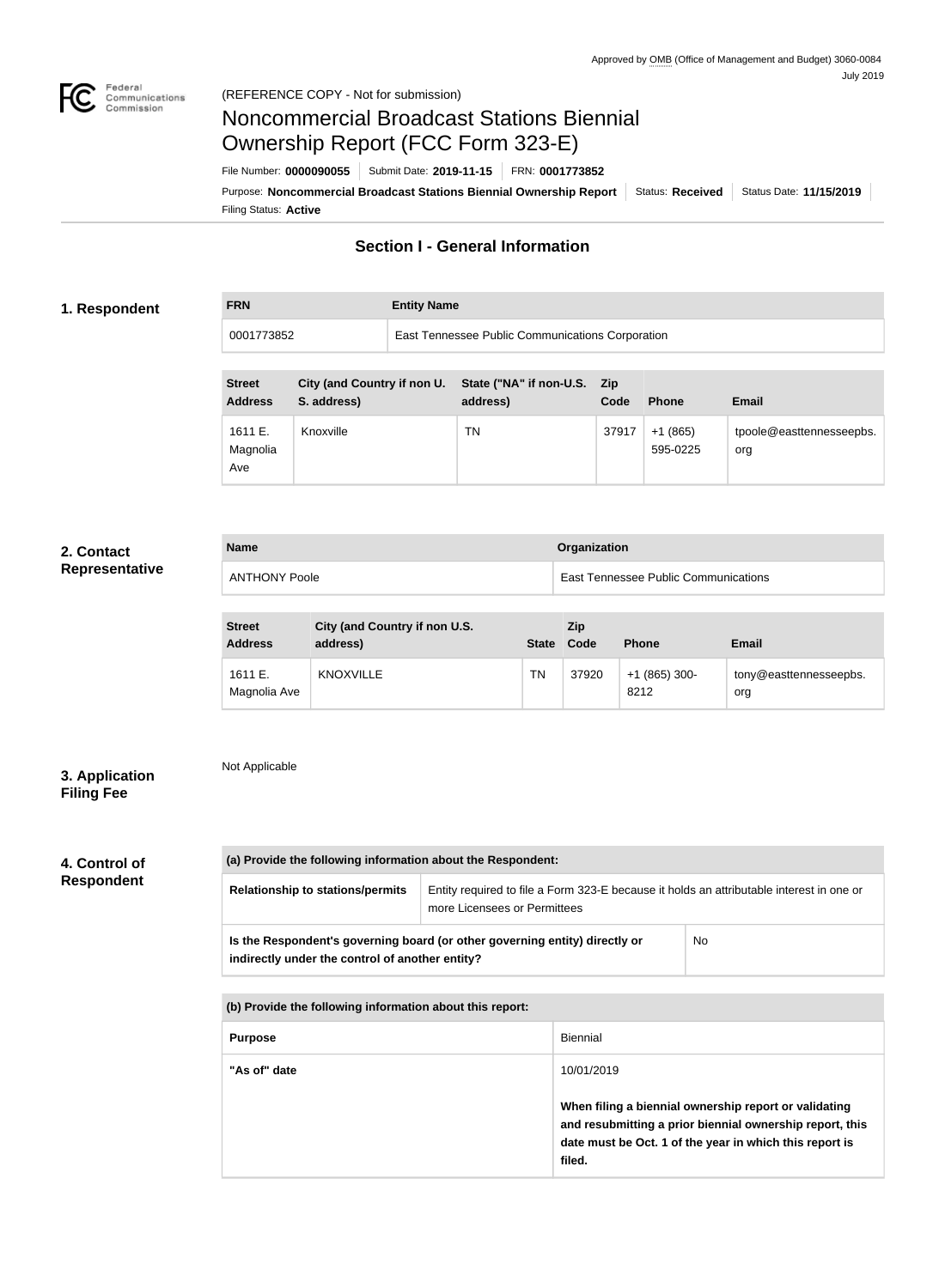**Respondent is filing this report to cover the following Licensee(s) and station(s):**

| Licensee/Permittee Name                          | <b>FRN</b>       |                   |              |                |
|--------------------------------------------------|------------------|-------------------|--------------|----------------|
| East Tennessee Public Communications Corporation |                  |                   |              | 0001773852     |
| Fac. ID No.                                      | <b>Call Sign</b> | <b>City</b>       | <b>State</b> | <b>Service</b> |
| 18252                                            | WETP-TV          | <b>SNEEDVILLE</b> | TN           | <b>DTV</b>     |
| 18267                                            | WKOP-TV          | <b>KNOXVILLE</b>  | TN.          | <b>DTV</b>     |

## **Section II – Biennial Ownership Information**

**1. 47 C.F.R. Section 73.3613 Documents**

Licensee Respondents that hold authorizations for one or more full power television, AM, and/or FM stations should list all contracts and other instruments set forth in 47 C.F.R. Section 73.3613(a) through (c) for the facility or facilities listed on this report. If the agreement is a network affiliation agreement, check the appropriate box. Otherwise, select "Other." Non-Licensee Respondents should select "Not Applicable" in response to this question.

Not Applicable.

#### **2. Ownership Interests**

**(a)** Ownership Interests. This Question requires Respondents to enter detailed information about ownership interests by generating a series of subforms. Answer each question on each subform. The first subform listing should be for the Respondent itself. If the Respondent is not a natural person, also list each of the officers, members of the governing board (or other governing entity), stockholders, and any other persons or entities with a direct attributable interest in the Respondent pursuant to the standards set forth in 47 C.F.R. Section 73.3555. (A "direct" interest is one that is not held through any intervening companies or entities.) List each interest holder with a direct attributable interest in the Respondent separately.

Leave the percentage of total assets (Equity Debt Plus) field blank for an interest holder unless that interest holder has an attributable interest in the Respondent solely on the basis of the Commission's Equity Debt Plus attribution standard, 47 C.F.R. Section 73.3555, Note 2(i).

In the case of vertical or indirect ownership structures, list only those interests in the Respondent that also represent an attributable interest in the Licensee(s) for which the report is being submitted.

Entities that are part of an organizational structure that includes holding companies or other forms of indirect ownership must file separate ownership reports. In such a structure do not report, or file a separate report for, any interest holder that does not have an attributable interest in the Licensee(s) for which the report is being submitted.

Please see the Instructions for further detail concerning interests that must be reported in response to this question.

The Respondent must provide an FCC Registration Number for each interest holder reported in response to this question. Please see the Instructions for detailed information and guidance concerning this requirement.

| <b>FRN</b>          | 0001773852                                       |                      |
|---------------------|--------------------------------------------------|----------------------|
| <b>Entity Name</b>  | East Tennessee Public Communications Corporation |                      |
| <b>Address</b>      | PO Box                                           |                      |
|                     | Street 1                                         | 1611 E. Magnolia Ave |
|                     | <b>Street 2</b>                                  |                      |
|                     | <b>City</b>                                      | Knoxville            |
|                     | State ("NA" if non-U.S.<br>address)              | <b>TN</b>            |
|                     | <b>Zip/Postal Code</b>                           | 37917                |
|                     | Country (if non-U.S.<br>address)                 | <b>United States</b> |
| <b>Listing Type</b> | Respondent                                       |                      |

## **Ownership Information**